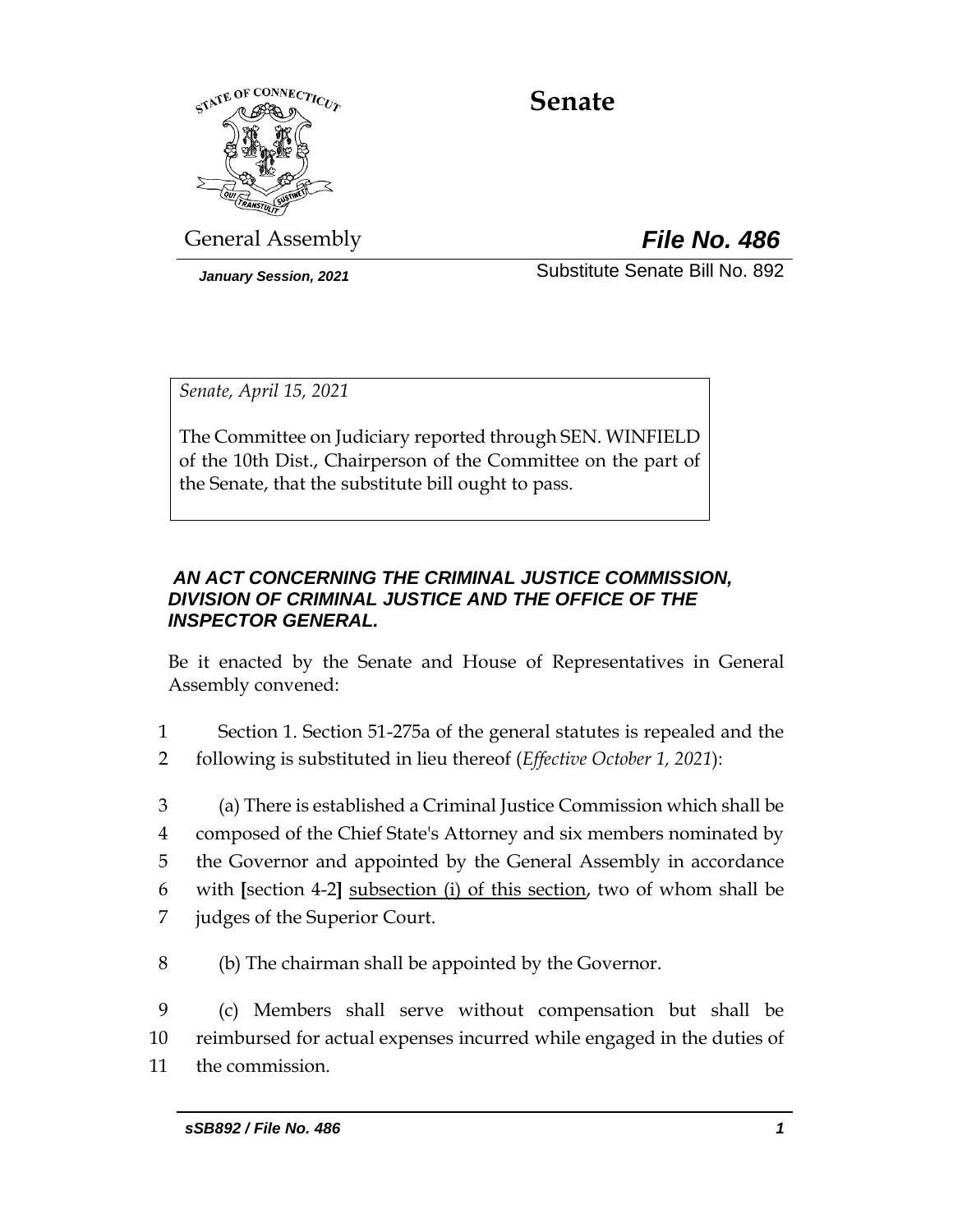| 12 | (d) The commission shall post notices concerning the time, date and               |  |  |
|----|-----------------------------------------------------------------------------------|--|--|
| 13 | place of meetings of the commission on an Internet web site operated by           |  |  |
| 14 | the commission.                                                                   |  |  |
| 15 | (e) Any meeting of the commission held pursuant to section $51-278$ .             |  |  |
| 16 | as amended by this act, or section 51-278b, the sole purpose of which is          |  |  |
| 17 | to appoint, reappoint, remove or otherwise discipline the Chief State's           |  |  |
| 18 | Attorney, a deputy chief state's attorney or a state's attorney, shall be         |  |  |
| 19 | held in the Legislative Office Building and shall include an opportunity          |  |  |
| 20 | for public testimony.                                                             |  |  |
| 21 | (f) The commission may adopt such rules as it deems necessary for                 |  |  |
| 22 | the conduct of its internal affairs.                                              |  |  |
| 23 | (g) The commission may adopt regulations in accordance with                       |  |  |
| 24 | chapter 54 to carry out its responsibilities under this chapter.                  |  |  |
| 25 | (h) The commission shall be within the Division of Criminal Justice.              |  |  |
| 26 | Said division shall provide staff support for the commission.                     |  |  |
| 27 | (i) Any appointed member serving on the commission on October 1,                  |  |  |
| 28 | 2021, may continue to serve until the expiration of his or her term. On           |  |  |
| 29 | and after October 1, 2021, each nomination for appointment to the                 |  |  |
| 30 | commission by the Governor shall be referred, without debate, to the              |  |  |
| 31 | joint standing committee of the General Assembly having cognizance of             |  |  |
| 32 | matters relating to the judiciary which shall report on each appointment          |  |  |
| 33 | not later than thirty days after the date of reference. Each appointment          |  |  |
| 34 | by the General Assembly of any such commission member shall be by                 |  |  |
| 35 | concurrent resolution.                                                            |  |  |
| 36 | Sec. 2. Subsection (b) of section 51-278 of the general statutes is               |  |  |
| 37 | repealed and the following is substituted in lieu thereof ( <i>Effective from</i> |  |  |
| 38 | passage):                                                                         |  |  |
| 39 | (b) (1) (A) The Criminal Justice Commission shall appoint (i) two                 |  |  |
| 40 | deputy chief state's attorneys as assistant administrative heads of the           |  |  |
| 41 | Division of Criminal Justice, one of whom shall be deputy chief state's           |  |  |
| 42 | attorney for operations and one of whom shall be deputy chief state's             |  |  |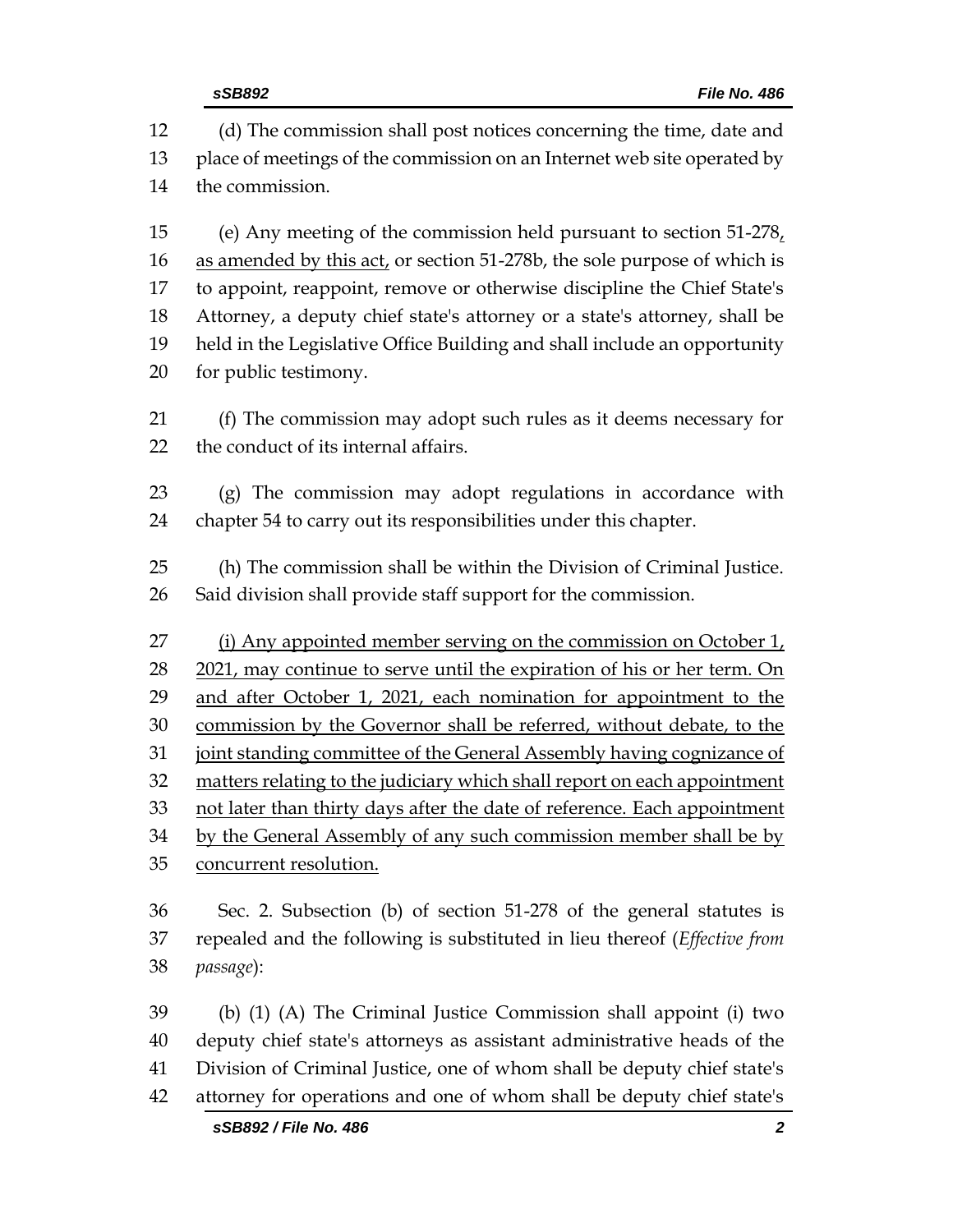attorney for personnel, finance and administration, who shall assist the Chief State's Attorney in his duties, and (ii) one deputy chief state's attorney who shall be **[**nominated**]** appointed by the commission, as provided in subdivision (8) of this subsection, to serve as Inspector 47 General in accordance with section 51-277e<sub>, as amended by this act, who</sub> 48 shall receive his or her prosecutorial powers as a designee of the Chief 49 State's Attorney. The term of office of a deputy chief state's attorney shall be four years from July first in the year of appointment and until the appointment and qualification of a successor unless sooner removed by the Criminal Justice Commission. The Criminal Justice Commission shall designate one deputy chief state's attorney appointed under subparagraph (A)(i) of this subsection who shall, in the absence or disqualification of the Chief State's Attorney, exercise the powers and duties of the Chief State's Attorney until such Chief State's Attorney resumes his duties. For the purposes of this subparagraph, the Criminal Justice Commission means the members of the commission other than the Chief State's Attorney. (B) The Criminal Justice Commission shall appoint a state's attorney for each judicial district, who shall act therein as attorney on behalf of the state. The Criminal Justice Commission shall also appoint, from candidates recommended by the appropriate state's attorney and deemed qualified by the commission, as many assistant state's attorneys and deputy assistant state's attorneys on a full-time or part-time basis for each judicial district as the criminal business of the court, in the opinion of the Chief State's Attorney, may require, and the commission shall also appoint, from candidates recommended by the Chief State's Attorney and deemed qualified by the commission, as many assistant state's attorneys and deputy assistant state's attorneys as are necessary, in the opinion of the Chief State's Attorney, to assist the Chief State's Attorney. Assistant state's attorneys and deputy assistant state's attorneys, respectively, shall assist the state's attorneys for the judicial districts and the Chief State's Attorney in all criminal matters and, in the absence from the district or disability of the state's attorney or at his request, shall have and exercise all the powers and perform all the duties of state's attorney. At least three such assistant state's attorneys or deputy assistant state's attorneys shall be designated by the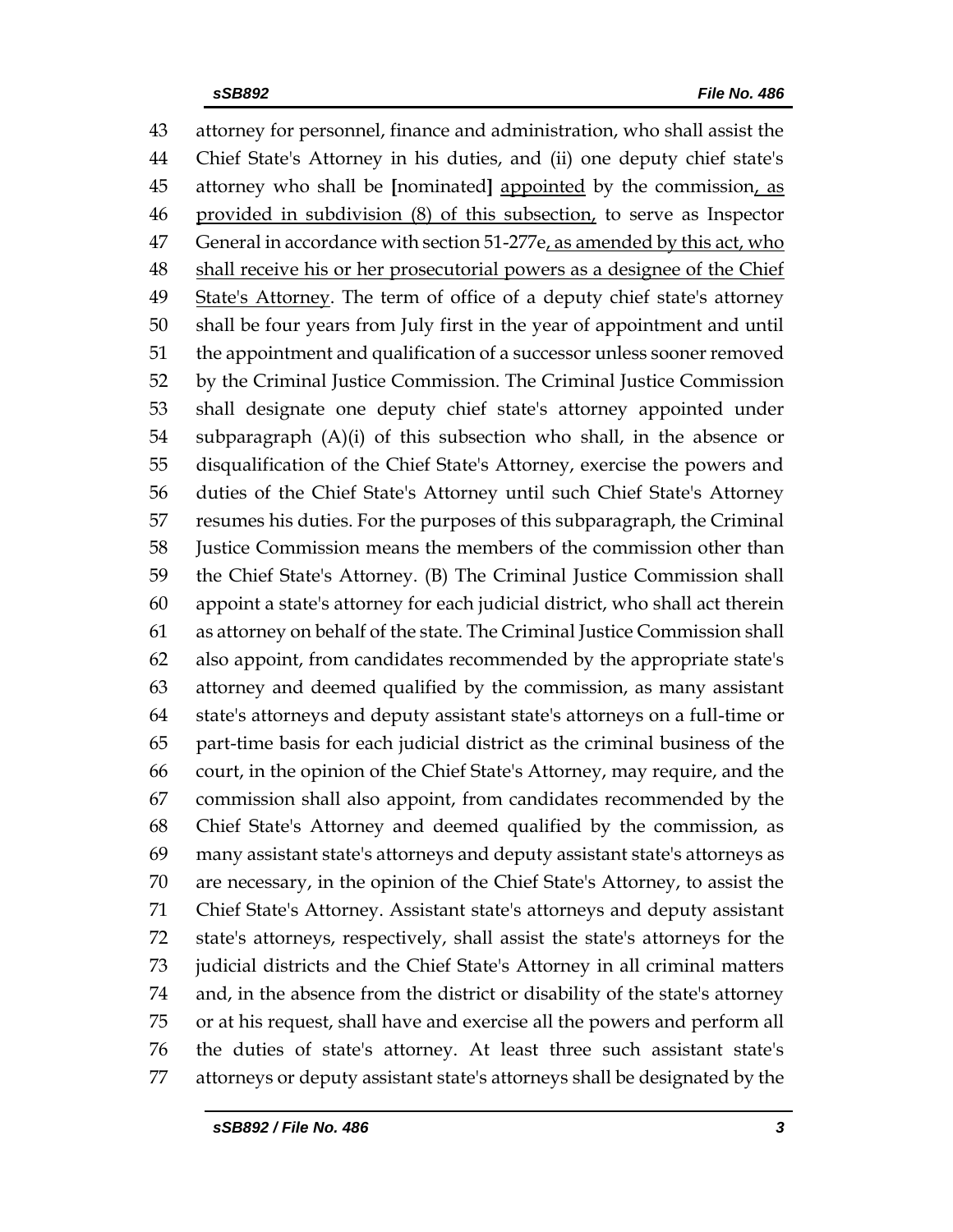Chief State's Attorney to handle all prosecutions in the state of housing matters deemed to be criminal. Any assistant or deputy assistant state's attorney so designated should have a commitment to the maintenance of decent, safe and sanitary housing and, to the extent practicable, shall handle housing matters on a full-time basis. At least one assistant state's attorney shall be designated by the Chief State's Attorney to handle all prosecutions in the state of environmental matters deemed to be criminal. Any assistant state's attorney so designated should have a commitment to protecting the environment and, to the extent practicable, shall handle environmental matters on a full-time basis. (C) The Chief State's Attorney may promote any assistant state's attorney, or deputy assistant state's attorney who assists him, and the appropriate state's attorney may promote any assistant state's attorney or deputy assistant state's attorney who assists such state's attorney in the judicial district. The Chief State's Attorney shall notify the Criminal Justice Commission of any such promotion.

 (2) On and after July 1, 1985, the Chief State's Attorney, deputy chief state's attorneys, state's attorneys, assistant state's attorneys and deputy assistant state's attorneys shall receive salaries in accordance with a compensation plan approved by the Department of Administrative Services.

 (3) Each state's attorney who, on June 30, 1973, was included in the provisions of sections 51-49, 51-287 and 51-288 may elect to continue to be so included and, each state's attorney, incumbent on July 1, 1978, who was an assistant state's attorney, chief prosecuting attorney or deputy chief prosecuting attorney on June 30, 1973, may elect to be included in sections 51-49, 51-287 and 51-288, and, in each such case, the Comptroller shall deduct from his salary five per cent thereof as contributions for the purposes of sections 51-49, 51-287 and 51-288, provided any person who has so elected may thereafter elect to participate in chapter 66 and thereupon his past contributions to the State's Attorneys' Retirement Fund shall be transferred to the State Employees Retirement Fund and he shall be credited with all prior service. All other persons appointed under the provisions of this section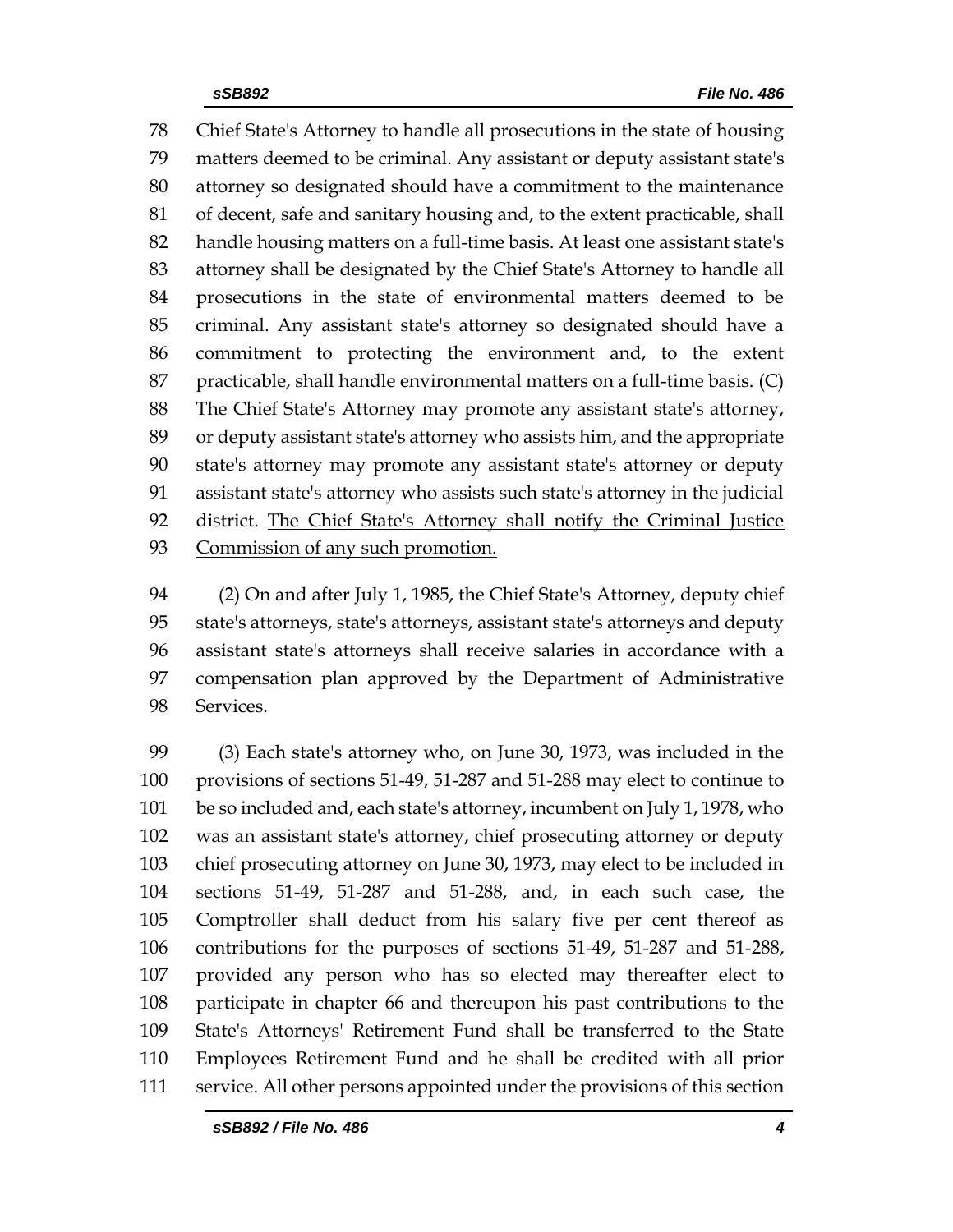shall be subject to the provisions of chapter 66.

 (4) Each Chief State's Attorney, deputy chief state's attorney or state's attorney who (A) is ineligible to elect under subdivision (3) of this subsection, (B) is not subject to the provisions of chapter 66, and (C) had vested under the State Employees Retirement Fund, prior to his appointment to such office, shall vest under the State's Attorneys' Retirement Fund upon reappointment to any such office by the Criminal **Justice Commission.** 

 (5) The several state's attorneys shall each hold office for eight years from July first and until the appointment and qualification of a successor unless sooner removed for just cause by the Criminal Justice Commission.

 (6) When any vacancy in the office of the Chief State's Attorney or the office of a state's attorney is to be filled, the commission shall make its appointment from the various recommendations of the Chief State's 127 Attorney or the appropriate state's attorney. The commission shall determine how many recommendations it shall require for each appointment.

 (7) Each deputy chief state's attorney and state's attorney incumbent on the date of certification by the Secretary of the State of the constitutional amendment concerning appointment of state's attorneys, shall serve the term for which he had been appointed prior to said date.

 (8) When any appointment of a deputy chief state's attorney to serve as Inspector General in accordance with section 51-277e, as amended by this act, is to be made, the commission shall make such appointment by 137 majority vote. In the event that there is a tie vote for such appointment, the chairperson of the commission shall select the nominee from amongst the candidates in the tie position and said candidate shall be appointed to serve as Inspector General.

 Sec. 3. Section 51-279a of the general statutes is repealed and the following is substituted in lieu thereof (*Effective October 1, 2021*):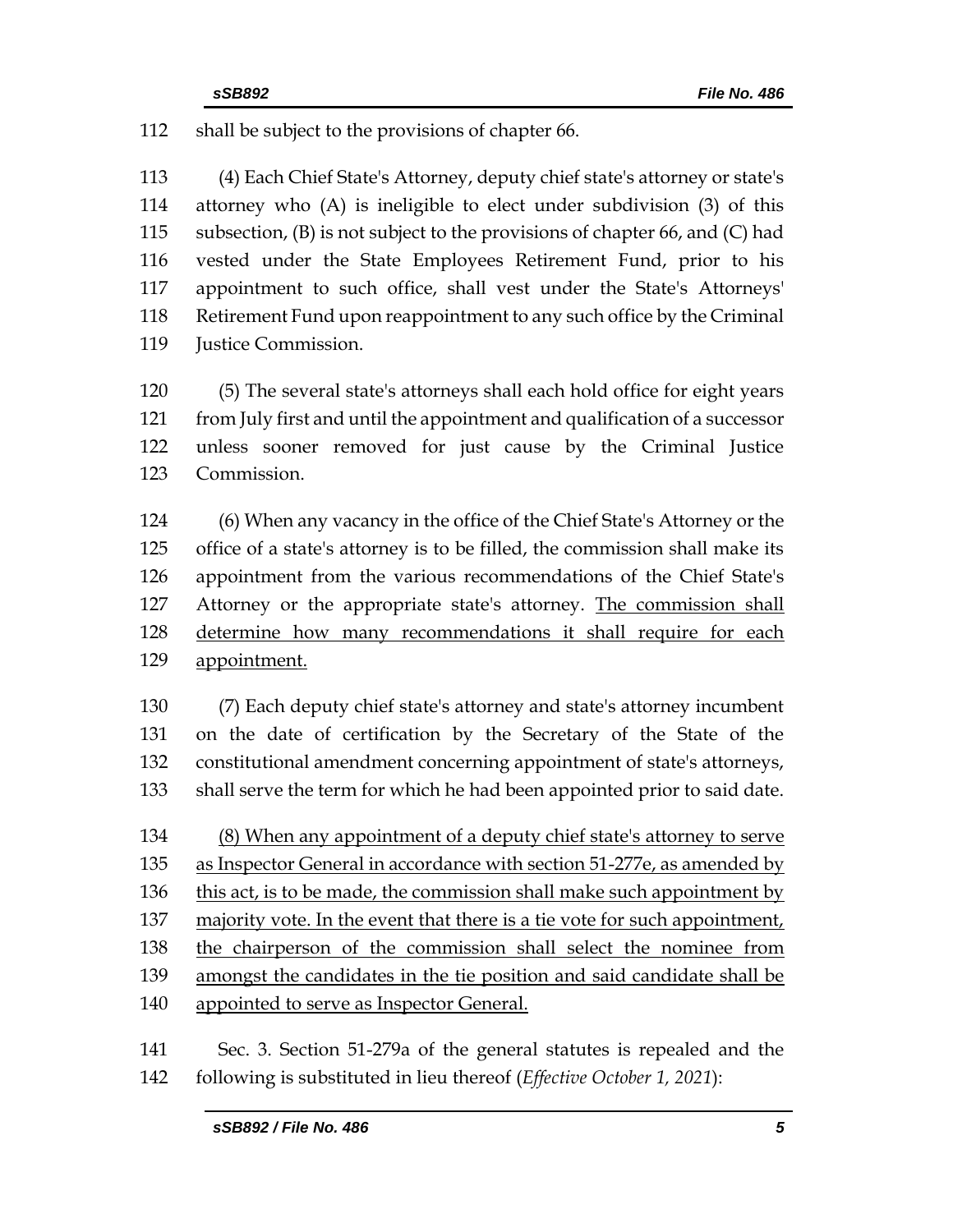The Division of Criminal Justice Advisory Board is established, comprised of a nonvoting member designated by the Criminal Justice Commission, the Chief State's Attorney or his designee and the state's attorney for each judicial district or his designee. The board shall meet at least once a month to advise on state-wide prosecutorial standards and guidelines and other policy matters, including peer review and resolution of conflicts. The board shall adopt such rules as it deems necessary for the conduct of its internal affairs.

 Sec. 4. Section 51-280 of the general statutes is repealed and the following is substituted in lieu thereof (*Effective October 1, 2021*):

 The Chief State's Attorney and each state's attorney shall biennially prepare a merit and performance rating for each state's attorney, assistant state's attorney and deputy assistant state's attorney and shall submit the biennial merit and performance rating conducted pursuant to the policy of the Division of Criminal Justice for each state's attorney to the Criminal Justice Commission for its consideration at the time for 159 reappointing such attorneys to any new term or terms. As part of any such biennial merit and performance rating process, the commission may call a state's attorney before the commission for questions 162 concerning any issue raised in a biennial merit and performance rating.

 Sec. 5. Section 51-285 of the general statutes is repealed and the following is substituted in lieu thereof (*Effective October 1, 2021*):

 (a) The Chief State's Attorney may **[**appoint**]** recommend to the Criminal Justice Commission for appointment by said commission special assistant state's attorneys, special deputy assistant state's attorneys and special inspectors on a contractual basis for a temporary period of time.

 (b) Upon the request of the Attorney General, the Chief State's Attorney may designate any attorney requested by the Attorney General as a special assistant state's attorney to prosecute any criminal offense, except violations of titles 9, 14, 18, 29, 46a, 53 and 53a, chapters 420b and 420c of title 21a and sections 17b-97 and 17b-99. If such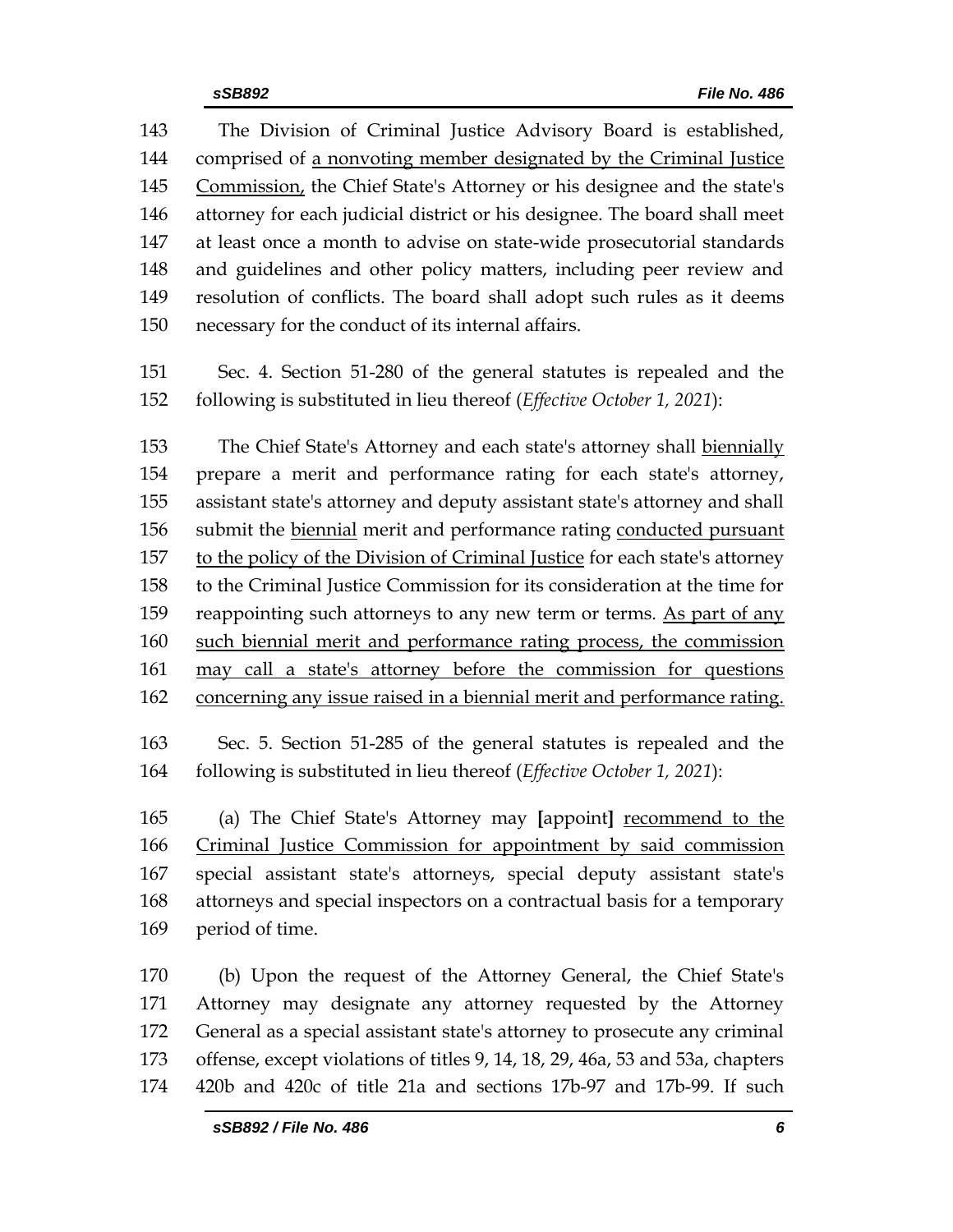designation of any attorney is denied, the Chief State's Attorney shall 176 state the reasons for such denial in writing.

 (c) The Chief State's Attorney may designate any assistant state's attorney from the office of the Chief State's Attorney or any other assistant state's attorney on request of the appropriate state's attorney for appointment as a special assistant United States attorney to assist in the investigation and prosecution of specific criminal matters in federal court.

 Sec. 6. Section 51-277e of the general statutes is repealed and the following is substituted in lieu thereof (*Effective from passage*):

 (a) There is established the Office of the Inspector General that shall be **[**an independent**]** a separate office within the Division of Criminal Justice. Not later than October 1, **[**2020**]** 2021, the Criminal Justice Commission established pursuant to section 51-275a, as amended by this act, shall **[**nominate**]** appoint a deputy chief state's attorney **[**from within the division**]** as Inspector General who **[**, subject to appointment by the General Assembly pursuant to subsection (c) or (d) of this section,**]** shall lead the Office of the Inspector General. The office shall: (1) Conduct investigations of peace officers in accordance with section 51-277a, as amended by this act; (2) prosecute any case in which the Inspector General determines a peace officer used force found to not be justifiable pursuant to section 53a-22 or where a police officer or correctional officer fails to intervene in any such incident or to report any such incident, as required under subsection (a) of section 7-282e or section 18-81nn, as applicable; and (3) make recommendations to the Police Officer Standards and Training Council established under section 7-294b concerning censure and suspension, renewal, cancelation or revocation of a peace officer's certification.

 (b) The Inspector General shall serve a term of four years **[**. On or before the date of the expiration of the term of the Inspector General or upon the occurrence of a vacancy in the Office of the Inspector General for any reason, the Criminal Justice Commission shall nominate a deputy chief state's attorney from within the Division of Criminal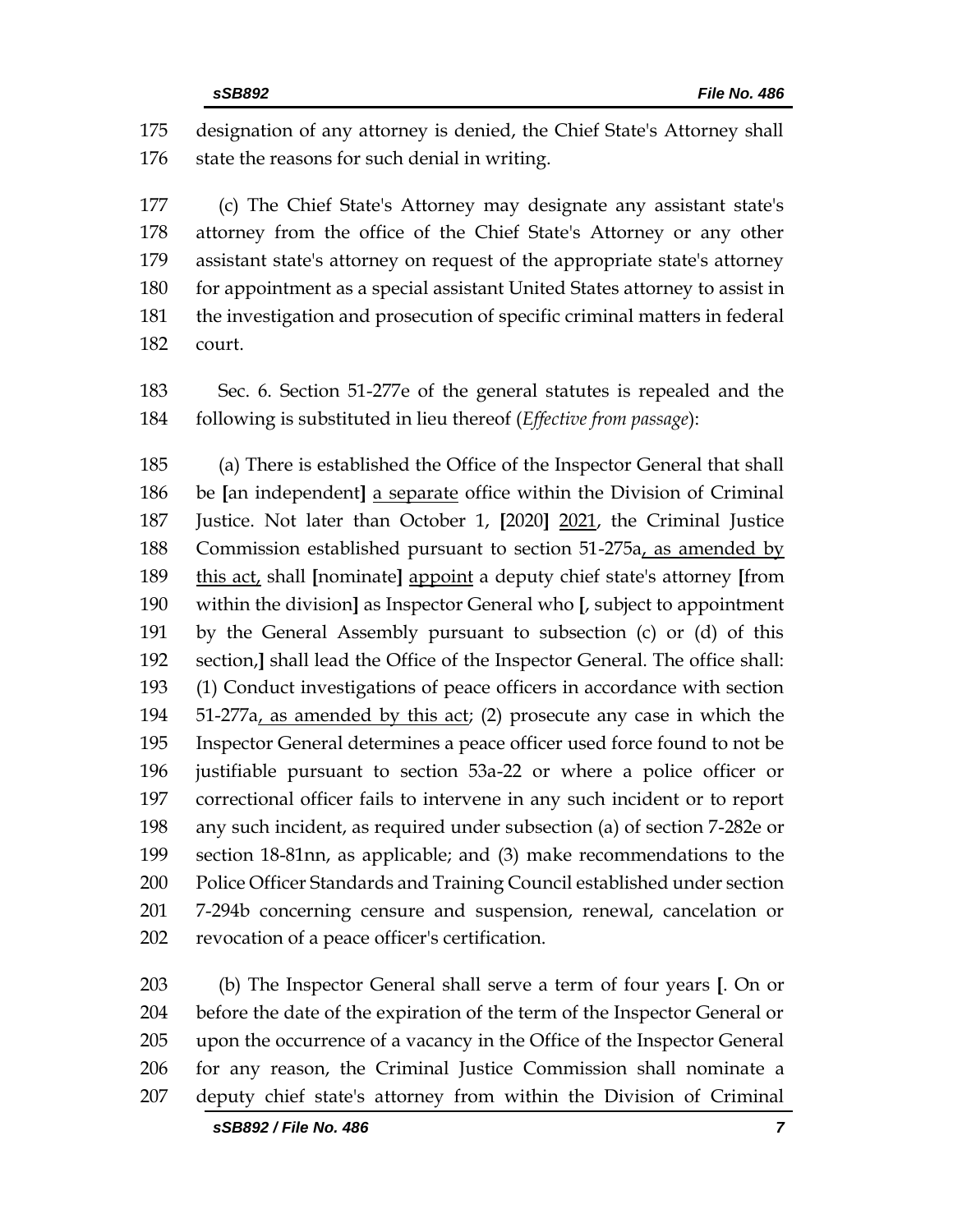Justice to fill that vacancy**]** from July first in the year of the appointment unless sooner removed by the Criminal Justice Commission. The commission shall not be precluded from **[**renominating**]** reappointing an individual who has previously served as Inspector General. **[**The Inspector General shall, upon nomination by the commission, be appointed by the General Assembly pursuant to subsection (c) or (d) of this section.**]**

 **[**(c) Each nomination made by the Criminal Justice Commission to the General Assembly for Inspector General shall be referred, without debate, to the joint standing committee of the General Assembly having cognizance of matters relating to the judiciary, which shall report on the nomination not later than thirty legislative days from the time of reference, but no later than seven legislative days before the adjourning of the General Assembly. An appointment by the General Assembly of an Inspector General shall be by concurrent resolution. The action on the passage of each such resolution in the House and in the Senate shall be by vote taken on the electrical roll-call device. The commission shall, not later than five days after receiving notice that a nomination for Inspector General has failed to be approved by the affirmative concurrent action of both houses of the General Assembly, make another nomination for Inspector General.

229 (d) No vacancy in the position of Inspector General shall be filled by 230 the Criminal Justice Commission when the General Assembly is not in session unless, prior to such filling, the commission submits the name of the proposed vacancy appointee to the joint standing committee of the General Assembly having cognizance of matters relating to the judiciary. Within forty-five days, the committee on the judiciary may, upon the call of either chairman, hold a special meeting for the purpose of approving or disapproving such proposed vacancy appointee by 237 majority vote. Failure of the committee to act on such proposed vacancy appointee within such forty-five-day period shall be deemed to be an approval. Any appointment made pursuant to this subsection shall be in effect until the sixth Wednesday of the next regular session of the General Assembly, and until a successor is appointed.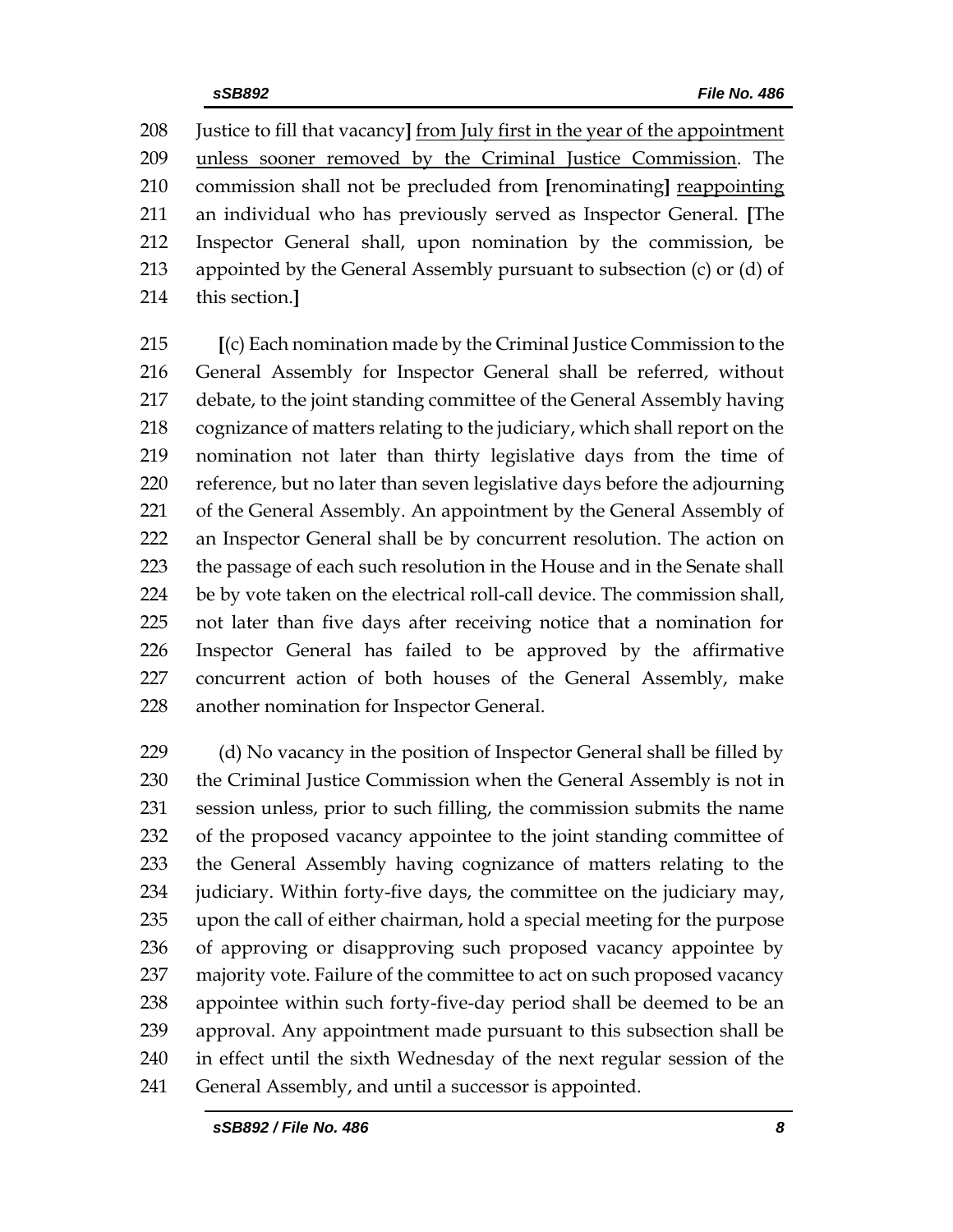(e) A deputy chief state's attorney nominated for the position of Inspector General by the Criminal Justice Commission shall serve as interim Inspector General pending appointment by the General Assembly.**]**

 **[**(f)**]** (c) An Inspector General may be removed or otherwise disciplined only in accordance with section 51-278b.

 **[**(g)**]** (d) The Inspector General may issue subpoenas to municipalities, law enforcement units, as defined in section 7-294, the Department of Correction and any employee or former employee of the municipality, unit or department (1) requiring the production of reports, records or other documents concerning an investigation described in subsection (a) of this section that is undertaken by the Inspector General, and (2) compelling the attendance and testimony of any person having knowledge pertinent to such investigation.

 **[**(h)**]** (e) A chief of police of a municipality, the Commissioner of Emergency Services and Public Protection or the Commissioner of Correction may refer and the Inspector General shall accept any such referral of an incident described in subsection (a) of this section for purposes of an investigation.

 **[**(i)**]** (f) The Office of the Inspector General shall be at a location that is separate from the locations of the Office of the Chief State's Attorney or any of the state's attorneys for the judicial districts.

 **[**(j)**]** (g) The Inspector General may employ necessary staff to fulfil the duties of the Office of the Inspector General described in subsection (a) of this section. Such staff shall be selected **[**from staff of the Division of Criminal Justice**]** by the Inspector General within the confines of any existing collective bargaining agreement and shall include, but not be limited to, an assistant state's attorney or a deputy assistant state's attorney, an inspector and administrative staff. As needed by and upon request of the Inspector General, the Office of the Chief State's Attorney shall ensure assistance from additional assistant state's attorneys or deputy assistant state's attorneys, inspectors and administrative staff.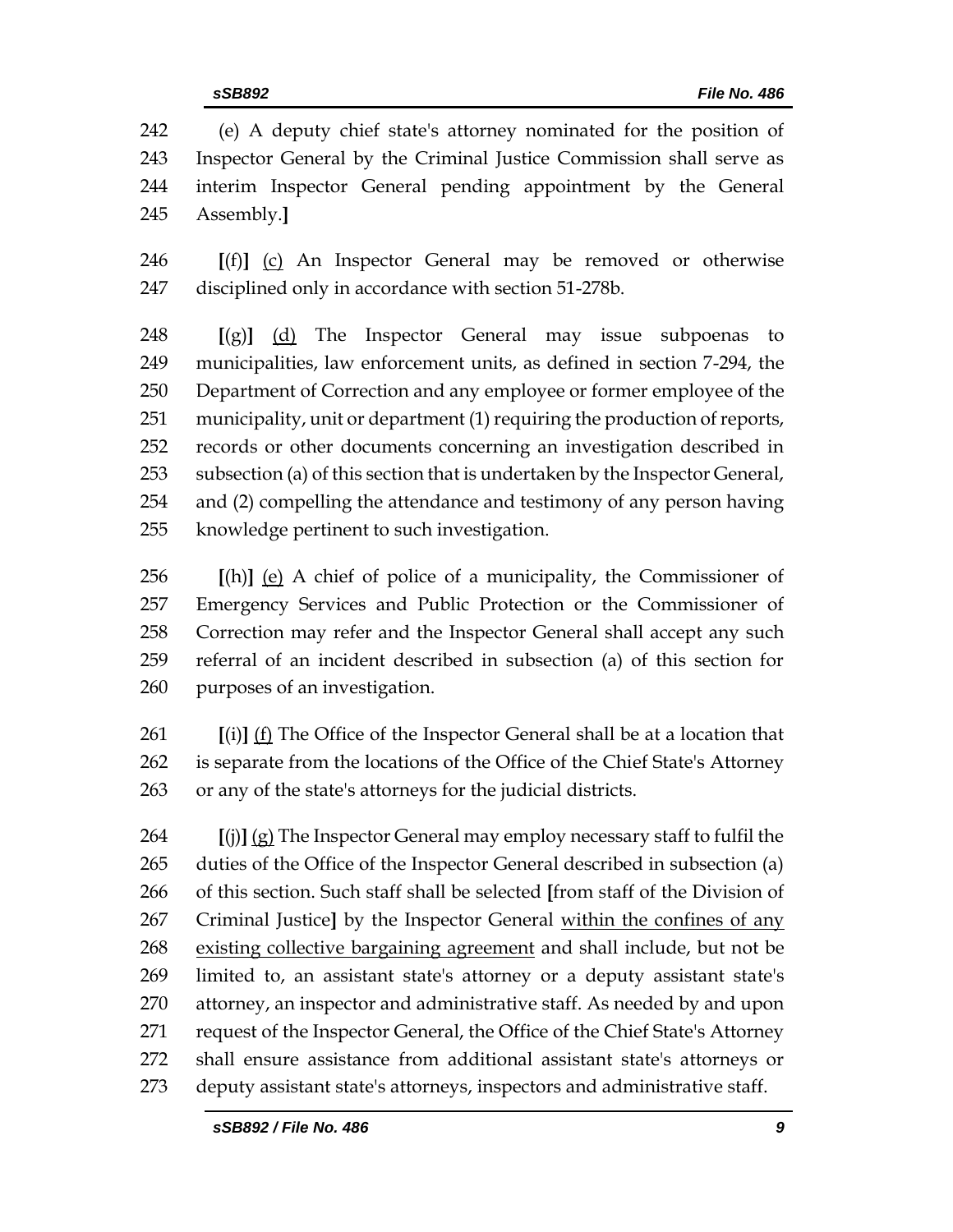**[**(k) The Inspector General and any staff employed by the Office of the Inspector General, who is not in a bargaining unit established pursuant to sections 5-270 to 5-280, inclusive, shall, upon completion of 277 employment with the office of the Inspector General be transferred back to the Division of Criminal Justice into a position equivalent or comparable to the position such person held in the division prior to being employed by the Office of the Inspector General. Upon such transfer back to the division, such person shall be compensated at the same level such person was compensated immediately prior to being transferred back to the division.**]**

 Sec. 7. Section 51-277a of the general statutes is repealed and the following is substituted in lieu thereof (*Effective from passage*):

 (a) (1) Whenever a peace officer, in the performance of such officer's duties, uses physical force upon another person and such person dies as a result thereof or uses deadly force, as defined in section 53a-3, upon another person, the **[**Inspector General shall investigate and determine**]** Division of Criminal Justice shall cause an investigation to be made and the Inspector General shall have the responsibility of determining whether the use of physical force by the peace officer was justifiable under section 53a-22.

 (2) (A) Except as provided under subdivision (1) of this subsection, whenever a person dies in the custody of a peace officer or law enforcement agency, the Inspector General shall investigate and determine whether physical force was used by a peace officer upon the deceased person, and if so, whether the use of physical force by the peace officer was justifiable under section 53a-22. If the Inspector General determines the deceased person may have died as a result of **[**a possible**]** criminal action not involving the use of force by a peace officer, the Inspector General shall refer such case to the **[**Division of Criminal Justice**]** Chief State's Attorney or state's attorney for potential prosecution.

 (B) Except as provided under subdivision (1) of this subsection or subparagraph (A) of subdivision (2) of this subsection, whenever a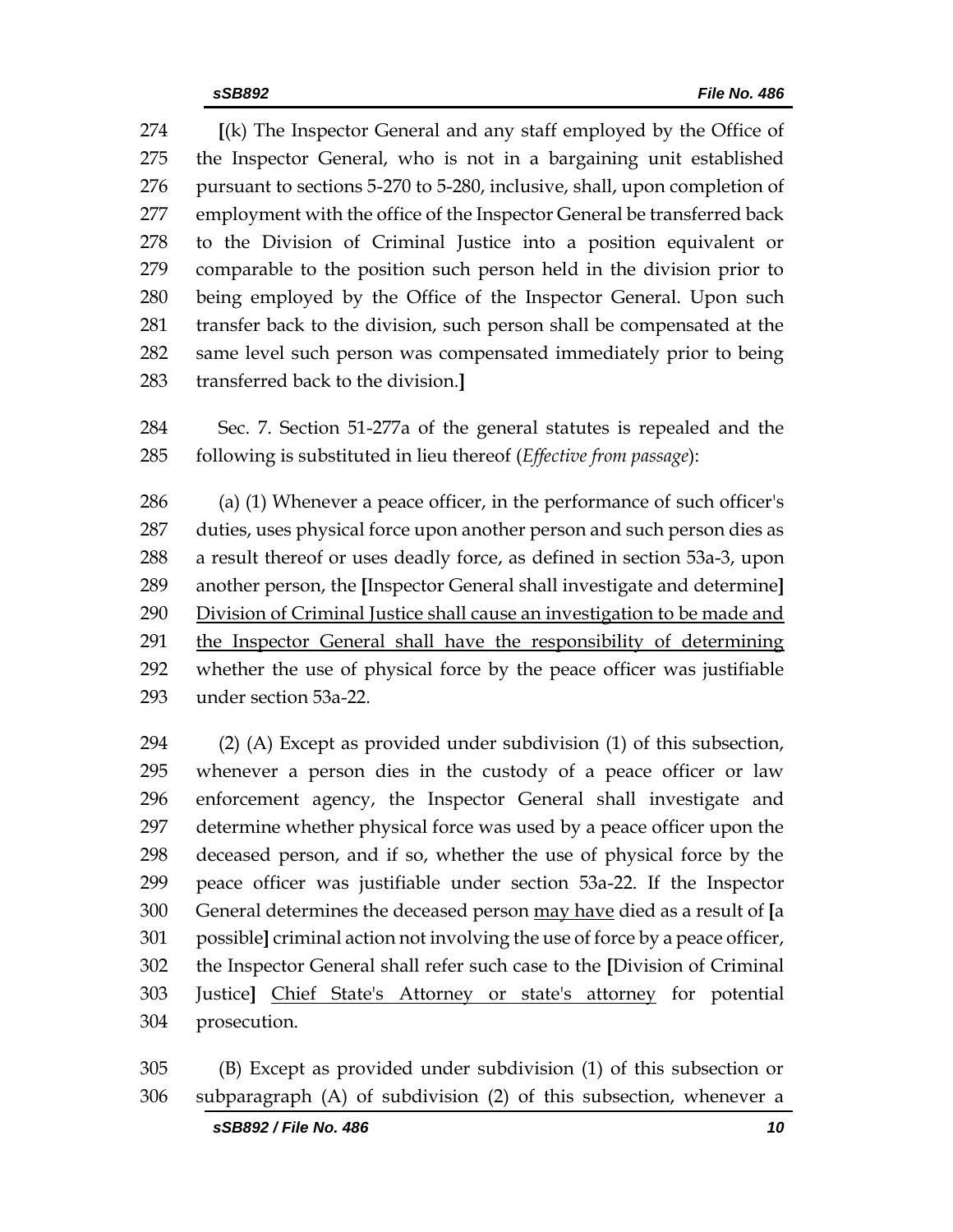person dies in the custody of the Commissioner of Correction, the Inspector General shall investigate and determine whether the deceased person may have died as a result of **[**a possible**]** criminal action, and, if so, refer such case to the **[**Division of Criminal Justice**]** Chief State's 311 Attorney or state's attorney for potential prosecution.

 (3) The Inspector General shall request the appropriate law enforcement agency to provide such assistance as is necessary to **[**determine the circumstances of an incident investigated**]** investigate and make a determination under subdivision (1) or (2) of this subsection.

 (4) Whenever a peace officer, in the performance of such officer's duties, uses physical force or deadly force upon another person and such person dies as a result thereof, the Inspector General shall complete a preliminary status report that shall include, but need not be limited to, (A) the name of the deceased person, (B) the gender, race, ethnicity and age of the deceased person, (C) the date, time and location of the injury causing such death, (D) the law enforcement agency involved, (E) the status on the toxicology report, if available, and (F) the death certificate, if available. The Inspector General shall complete the report and submit a copy of such report not later than five business days after the cause of 327 the death is available to the Chief State's Attorney and, in accordance with the provisions of section 11-4a, to the joint standing committees of the General Assembly having cognizance of matters relating to the judiciary and public safety.

 (b) Upon the conclusion of the investigation of the incident, the Inspector General shall file a report with the Chief State's Attorney which shall contain the following: (1) The circumstances of the incident, (2) a determination of whether the use of physical force by the peace 335 officer was justifiable under section 53a-22, and (3) any recommended future action to be taken by the Office of the Inspector General as a result of the incident. The Chief State's Attorney shall provide a copy of the report to the chief executive officer of the municipality in which the incident occurred and to the Commissioner of Emergency Services and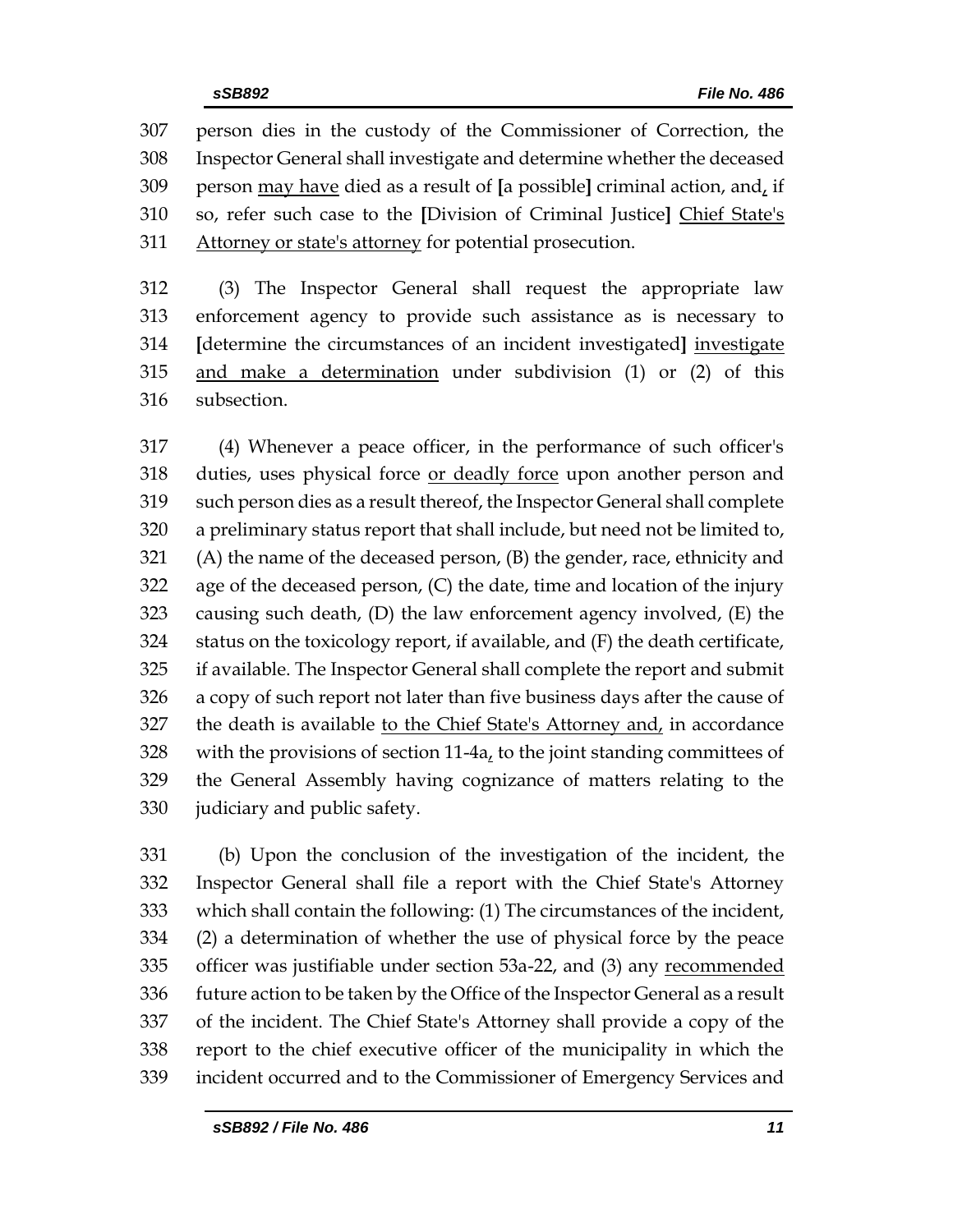Public Protection or the chief of police of such municipality, as the case may be, and shall make such report available to the public on the Division of Criminal Justice's Internet web site not later than forty-eight hours after the copies are provided to the chief executive officer and the commissioner or chief of police.

 (c) The Office of the Inspector General shall prosecute any case in which the Inspector General determines that (1) the use of force by a peace officer was not justifiable under section 53a-22, **[**and any**]** or (2) there was a failure to intervene in **[**any**]** such incident or to report any such incident, as required under subsection (a) of section 7-282e or section 18-81nn.

| This act shall take effect as follows and shall amend the following |                 |             |  |
|---------------------------------------------------------------------|-----------------|-------------|--|
| sections:                                                           |                 |             |  |
|                                                                     |                 |             |  |
| Section 1                                                           | October 1, 2021 | 51-275a     |  |
| Sec. 2                                                              | from passage    | $51-278(b)$ |  |
| Sec. 3                                                              | October 1, 2021 | $51 - 279a$ |  |
| Sec. 4                                                              | October 1, 2021 | 51-280      |  |
| Sec. 5                                                              | October 1, 2021 | 51-285      |  |
| Sec. 6                                                              | from passage    | 51-277e     |  |
| Sec. 7                                                              | from passage    | 51-277a     |  |

*JUD Joint Favorable Subst.*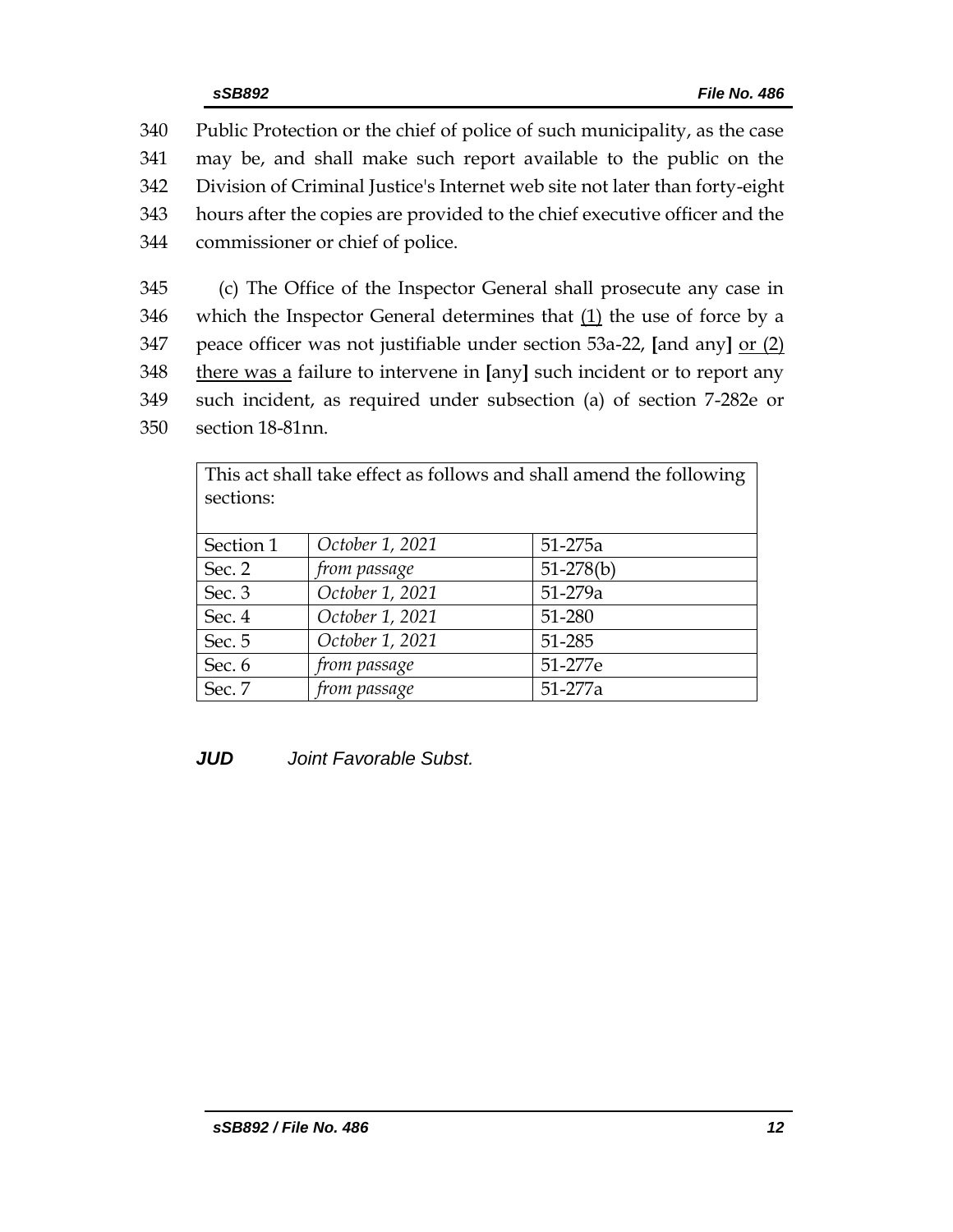*The following Fiscal Impact Statement and Bill Analysis are prepared for the benefit of the members of the General Assembly, solely for purposes of information, summarization and explanation and do not represent the intent of the General Assembly or either chamber thereof for any purpose. In general, fiscal impacts are based upon a variety of informational sources, including the analyst's professional knowledge. Whenever applicable, agency data is consulted as part of the analysis, however final products do not necessarily reflect an assessment from any specific department.*

# *OFA Fiscal Note*

*State Impact:* None

*Municipal Impact:* None

#### *Explanation*

The bill makes procedural and technical changes to the Office of the Inspector General and does not result in a fiscal impact to the state or municipalities.

*The Out Years*

*State Impact:* None

*Municipal Impact:* None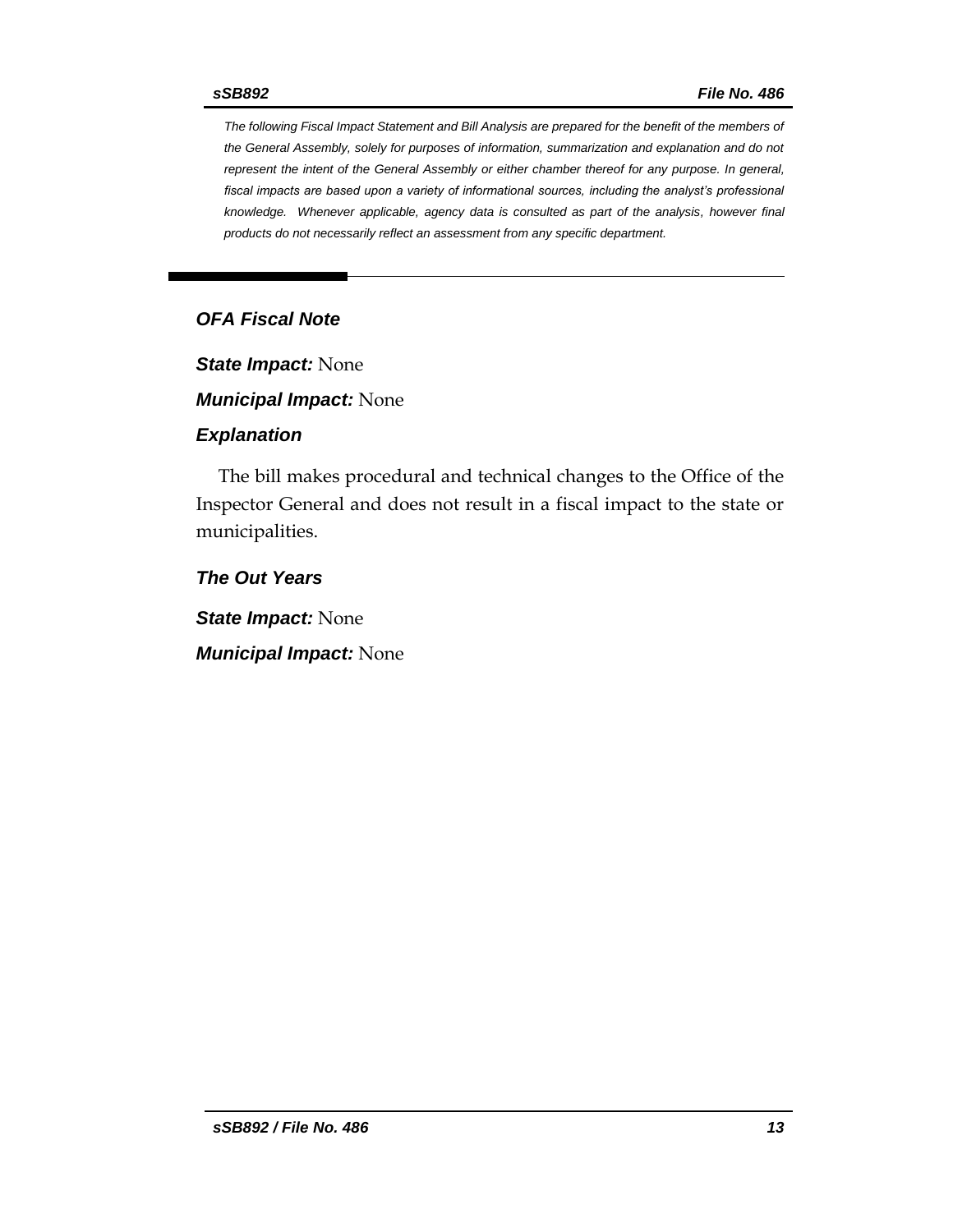# **OLR Bill Analysis sSB 892**

# *AN ACT CONCERNING THE CRIMINAL JUSTICE COMMISSION, DIVISION OF CRIMINAL JUSTICE AND THE OFFICE OF THE INSPECTOR GENERAL.*

#### **SUMMARY**

This bill amends the process for nominating the inspector general and restructures the Office of the Inspector General (OIG) by making it a separate, rather than an independent, office within the Division of Criminal Justice (DCJ). By law, the inspector general investigates peace officers' use of force and prosecutes cases to determine whether use of force was justified. The bill requires the Criminal Justice Commission (CJC, see BACKGROUND) to appoint, rather than nominate, one deputy chief state's attorney to serve as inspector general and eliminates General Assembly confirmation.

The bill amends the process for nominating CJC members by requiring a referral to the Judiciary Committee rather than the Executive and Legislative Nominations Committee. It also gives CJC more oversight of DCJ by, among other things,

- 1. requiring the chief state's attorney to notify CJC whenever there are certain promotions;
- 2. allowing CJC to determine how many DCJ recommendations it must receive for each attorney appointment vacancy;
- 3. adding a nonvoting member, that the CJC designates, to the Division of Criminal Justice Advisory Board;
- 4. allowing CJC to call state's attorneys before the commission for questions related to their merit and performance rating; and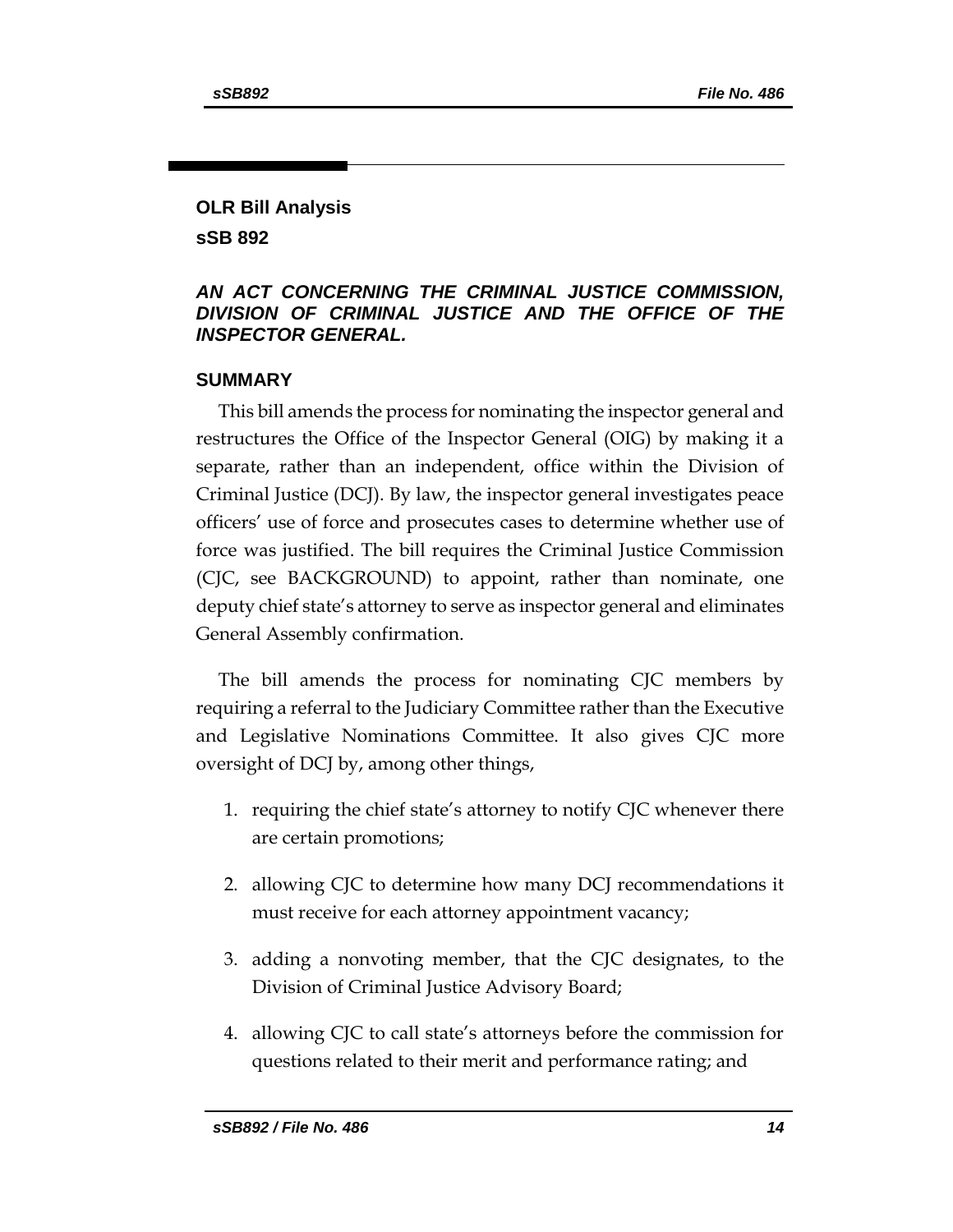5. amending how special state's attorneys and prosecutors are appointed.

The bill also makes minor, technical, and conforming changes.

EFFECTIVE DATE: October 1, 2021, except the provisions on the inspector general, promotions, and vacancies are effective upon passage.

# **INSPECTOR GENERAL**

PA 20-1, July Special Session, §§ 33 & 46, established OIG as an independent office within DCJ to, among other things, investigate peace officers' use of force and prosecute cases to determine whether use of force was justified.

# *Appointment*

Under the bill, CJC must appoint, rather than nominate, one deputy chief state's attorney to serve as inspector general, who receives his or her prosecutorial authority as the chief state's attorney's designee. Under current law, the commission nominates, and the General Assembly confirms, the inspector general. The bill eliminates the requirement for General Assembly confirmation.

Under the bill, CJC must make the inspector general appointment by majority vote. If there is a tie, the commission chairperson must select the nominee from the candidates who are tied. The bill requires the commission to make this appointment by October 1, 2021.

The bill specifies that the inspector general's term begins July 1 in the year he or she is appointed. It lasts for four years, unless the commission removes him or her sooner.

#### *OIG*

The bill amends the structure of OIG, by making it a separate, rather than an independent, office within DCJ. As under existing law, OIG must be at a location separate from the Office of the Chief State's Attorney or any of the state's attorneys for the judicial districts.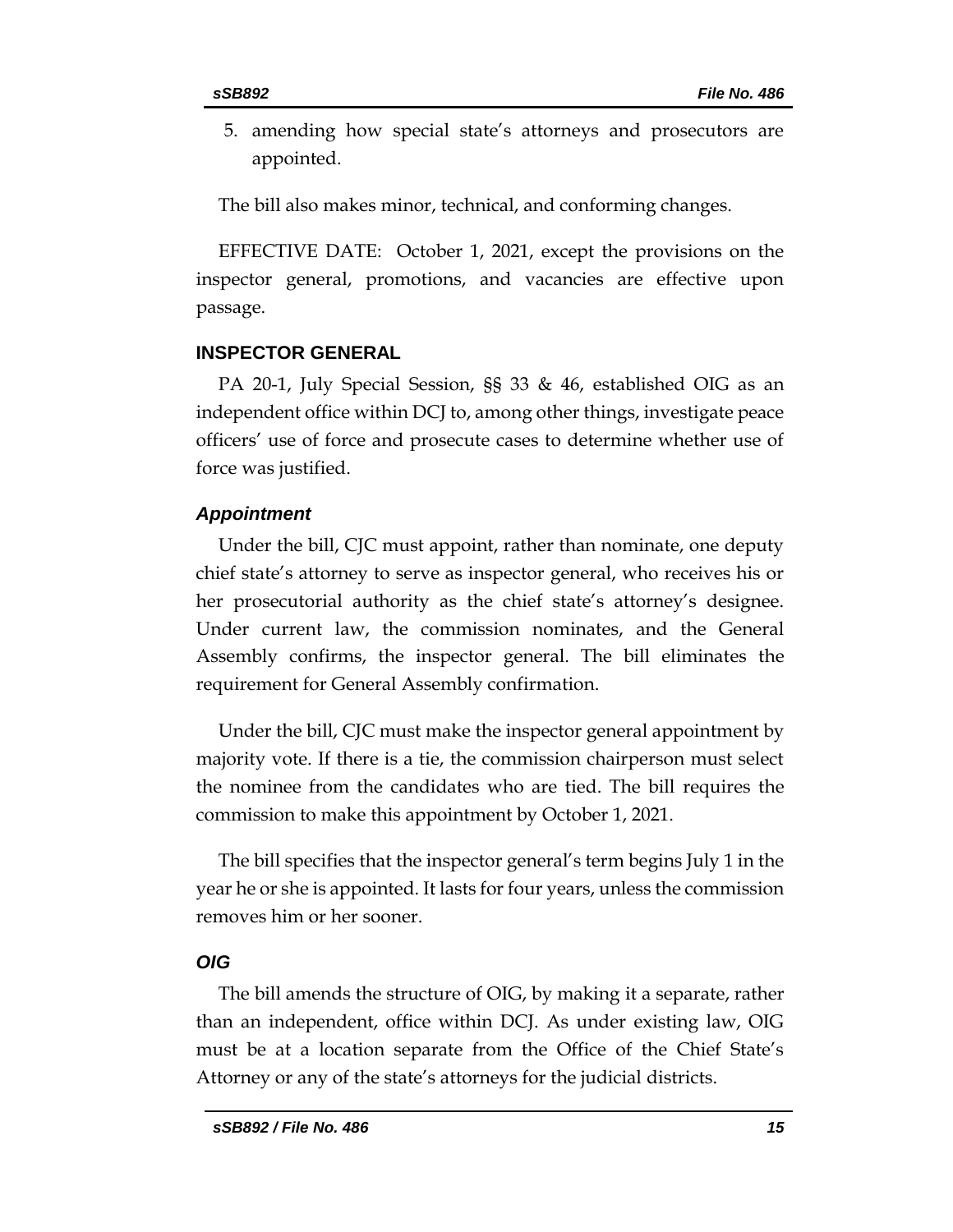Under the bill, the inspector general may employ necessary staff from within the confines of any existing collective bargaining agreements. Current law requires the inspector general to select staff only from DCJ staff.

The bill also eliminates the requirement that the inspector general and any OIG staff not in a state employee bargaining unit must be transferred back to DCJ upon completing employment with OIG.

### *Use of Force Investigations*

Current law requires the inspector general to investigate and determine whether a peace officer's use of force was justified. The bill instead requires DCJ to cause the investigation to be made and the inspector general to determine whether the use of force was justified.

#### *Investigation or Prosecution Standard*

Under current law, the inspector general must investigate and determine whether a deceased person died as a result of criminal action while in the custody of a peace officer, law enforcement agency, or the Department of Correction. The bill instead requires this if the person may have died as a result of criminal action while in custody.

Under current law, the inspector general must request law enforcement assistance when needed to determine the circumstances of an incident. The bill instead requires the inspector general to seek assistance when needed to investigate and make a determination about an incident (i.e., a peace officer's deadly use of force or when someone dies in custody).

#### *Preliminary Status Report*

By law, the inspector general must complete a preliminary status report when officers use physical force that caused another's death. The bill also requires the inspector general to complete a preliminary status report when officers use deadly force on another. As under existing law, the report must include the:

1. deceased person's name, gender, race, ethnicity and age;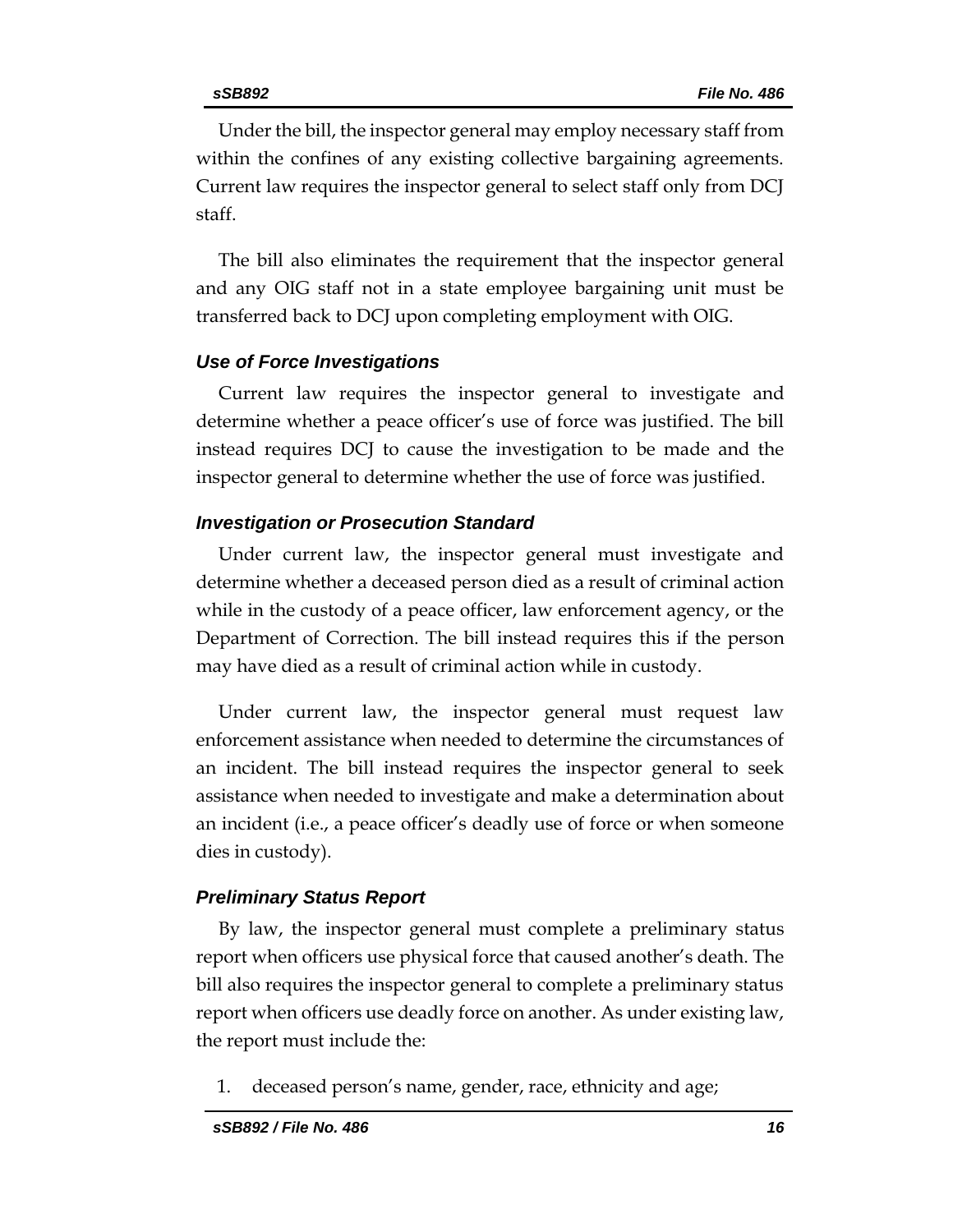- 2. date, time, and location of the injury causing the death;
- 3. law enforcement agency involved;
- 4. toxicology report status, if available; and
- 5. death certificate, if available.

Current law requires the report to be submit to the Judiciary and Public Safety and Security committees within five business days after the cause of death is available. The bill specifies that the deadline is five business days after this information is available to the chief state's attorney.

#### *Final Report*

Under existing law, the inspector general must file a report with the chief state's attorney at the conclusion of the investigation that includes, among other things, any future action OIG will take as a result of the incident. The bill narrows this to any recommended future action for OIG to take.

#### **CRIMINAL JUSTICE COMMISSION**

#### *Nominations to Judiciary Committee*

Beginning October 1, 2021, the bill requires each of the governor's CJC member nominations to be referred, without debate, to the Judiciary Committee instead of the Executive and Legislative Nominations Committee. The Judiciary Committee must report on each appointment within 30 days after the referral. Each General Assembly appointment of a CJC member must be by concurrent resolution.

Under the bill, any member serving on the commission on October 1, 2021, may continue to serve until his or her term expires.

#### *Promotions*

By law, the chief state's attorney may promote any assistant state's attorney or deputy assistant state's attorney who assists him. The appropriate state's attorney also may promote any assistant state's attorney or deputy assistant state's attorney who assists him or her in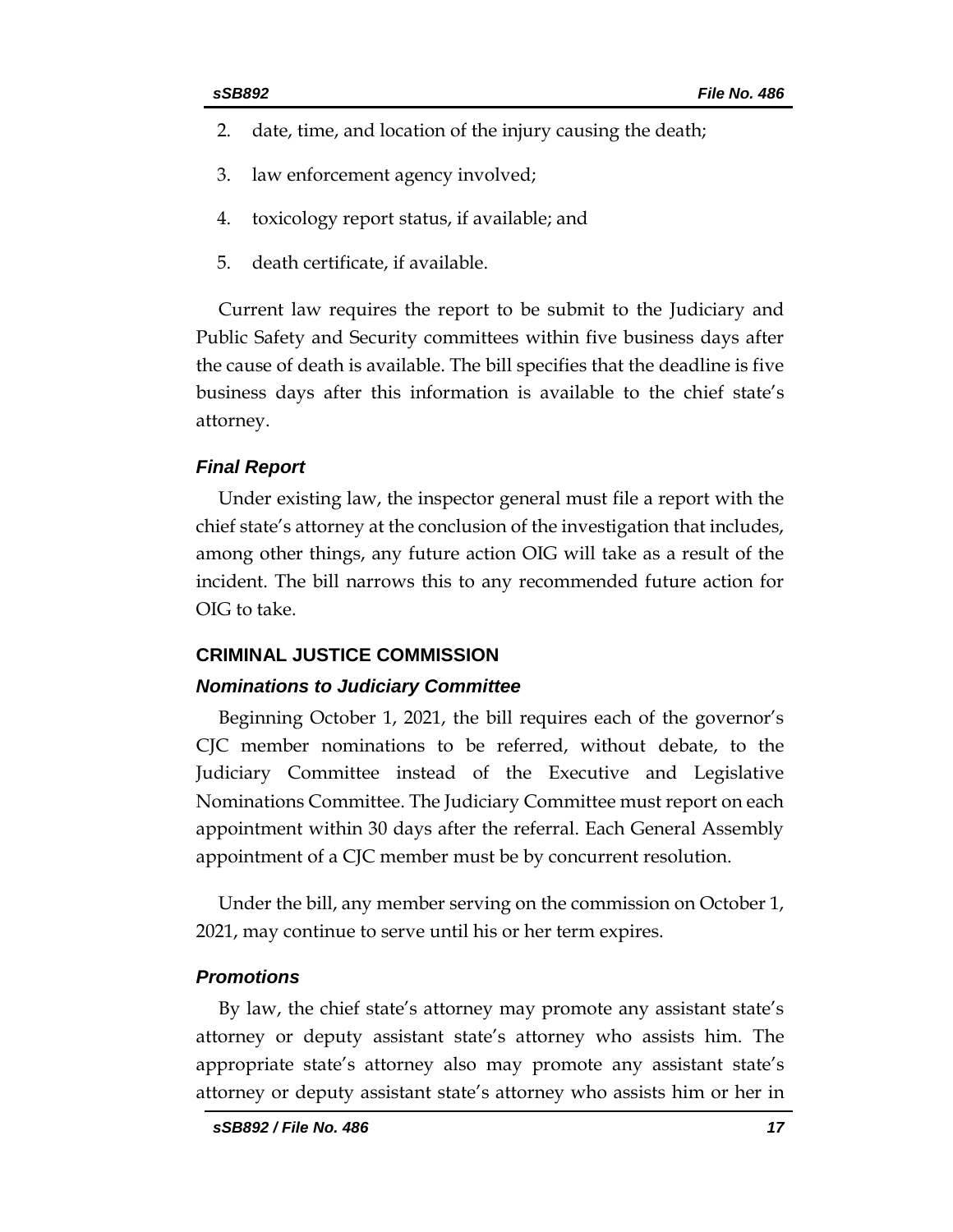the judicial district. The bill requires the chief state's attorney to notify CJC of any of these promotions.

#### *Vacancies*

By law, when there is a vacancy within the Chief State's Attorney's Office or the office of a state's attorney, CJC must make an appointment from various recommendations from these offices. The bill requires CJC to determine how many recommendations it must require for each attorney appointment vacancy.

#### *Division of Criminal Justice Advisory Board*

The bill adds a nonvoting member the CJC designates to the Division of Criminal Justice Advisory Board. The board already includes the chief state's attorney or his designee and the state's attorney for each judicial district, or each attorney's designee. By law, the board must meet at least once a month to advise on statewide prosecutorial standards and guidelines and other policy matters, including peer review and conflict resolutions.

#### *Merit and Performance Rating*

The bill requires that each state's attorney's merit and performance rating occur biennially and be conducted pursuant to the Division of Criminal Justice policy. Current law does not specify the frequency of the ratings. As under existing law, the chief state's attorney or the state's attorney preparing a rating must submit it to CJC for its consideration when reappointing an attorney to a new term.

The bill also allows CJC to call a state's attorney before the commission for questions related to any issue raised in a biennial merit and performance rating.

#### *Special State's Attorneys and Prosecutors*

Under current law, the chief state's attorney may appoint special assistant state's attorneys, special deputy assistant state's attorneys, and special inspectors on a contractual basis for a temporary period of time. But under the bill, the chief state's attorney instead may recommend to